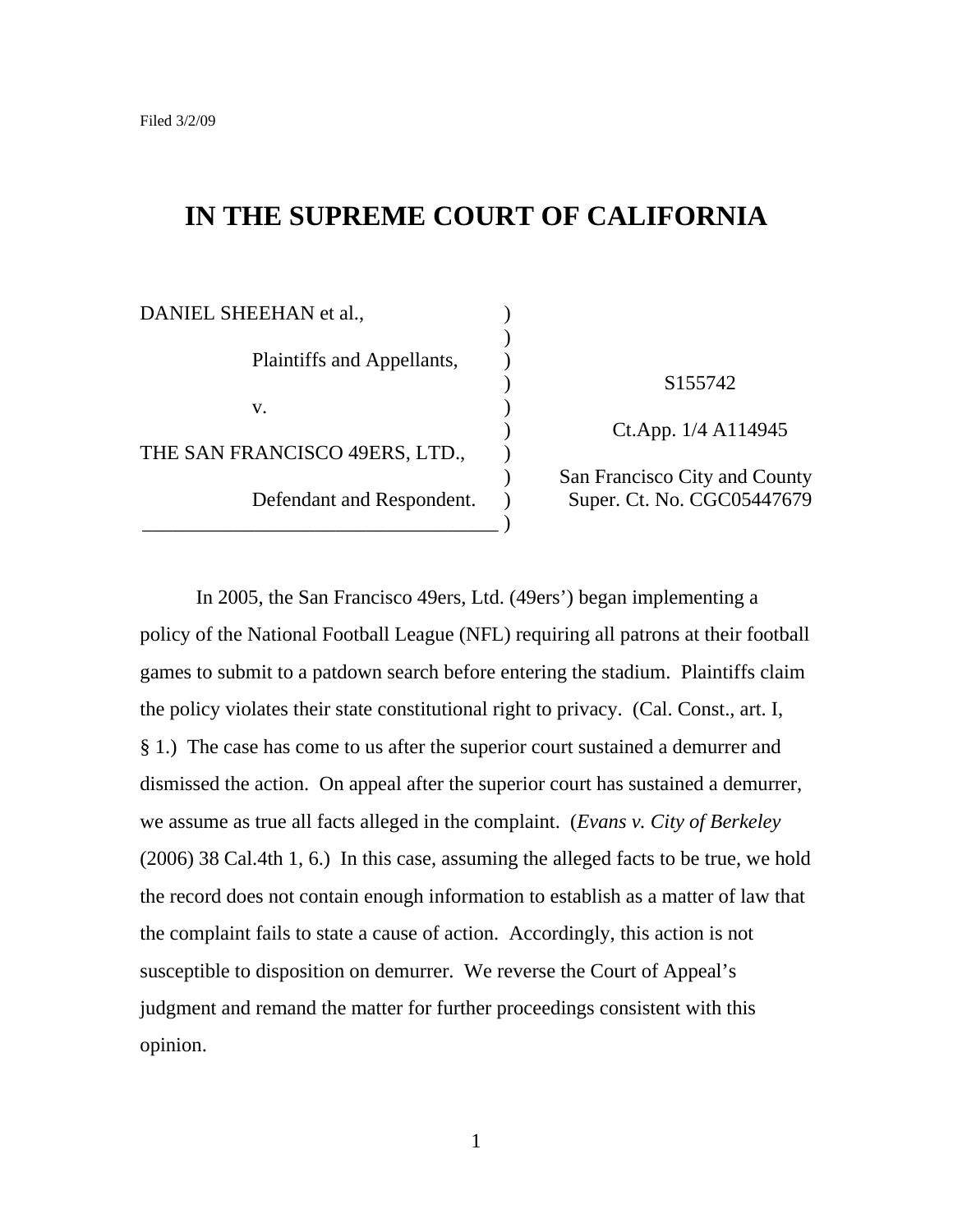## I. Procedural History

In December 2005, plaintiffs Daniel and Kathleen Sheehan filed a complaint for injunctive and declaratory relief against the 49ers'. It alleged the following:

Plaintiffs are longtime 49ers' season ticket holders. Beginning in the fall of 2005, the 49ers' instituted a patdown inspection of all ticket holders attending the 49ers' home games. Plaintiffs and all other ticket holders "were subjected to a pat-down search by 'Event Staff' screeners before they were allowed to enter the stadium. On each such occasion, after being herded through barricades, [plaintiffs] were forced to stand rigid, with arms spread wide. The 49ers' screeners then ran their hands around the [plaintiffs'] backs and down the sides of their bodies and their legs. Members of the San Francisco Police Department stood a few feet away from the screeners and observed the pat-down searches taking place." The 49ers' implemented the patdown policy pursuant to a policy the NFL promulgated in August 2005, by which "stadium screeners are supposed to conduct physical searches by 'touching, patting, or lightly rubbing' all ticket holders entering every NFL stadium for each NFL game [that] year." Plaintiffs "object to being forced to undergo these suspicionless searches as a condition of retaining their season tickets."

The complaint alleged that the patdown searches violated plaintiffs' state constitutional right to privacy. (Cal. Const., art. I, § 1.) It sought a declaration that the searches were unconstitutional and an injunction prohibiting any further such searches.

The 49ers' demurred to the complaint, arguing that it did not state a cause of action. At the hearing, the trial court questioned whether the relief sought was ripe because the 49ers' 2005 season was over. Plaintiffs stated they had bought the 49ers' 2006 season tickets and subsequently, in March 2006, amended their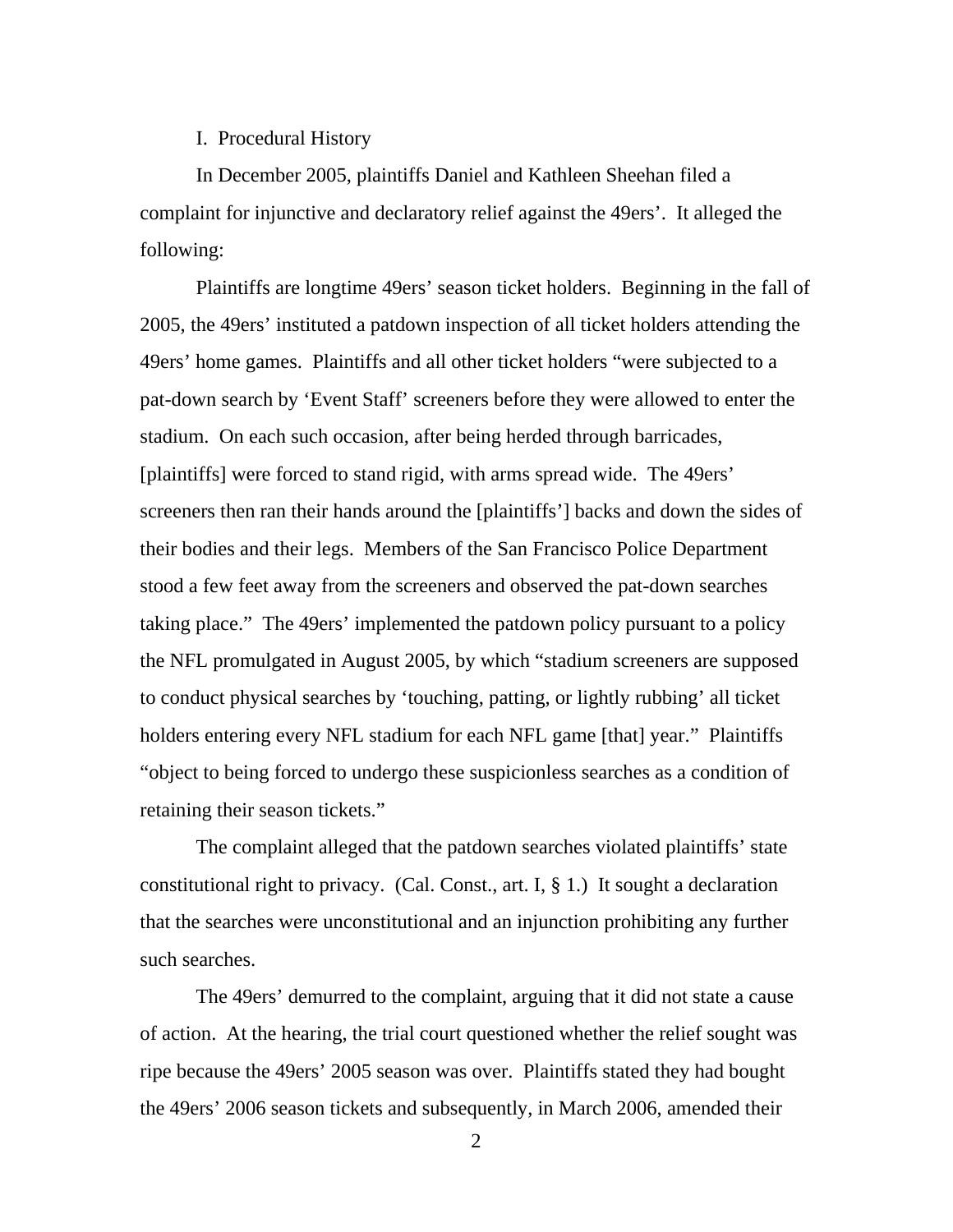complaint to include this fact. The amended complaint also alleged that plaintiffs believed the 49ers' intended to continue conducting patdown searches of all persons entering or reentering the stadium during the next season. Both parties stipulated that the demurrer would apply to the amended complaint. Ultimately, the trial court sustained the demurrer without leave to amend and dismissed the action with prejudice. Plaintiffs appealed.

The Court of Appeal affirmed. It "conclude[d] that the Sheehans cannot demonstrate that they had a reasonable expectation of privacy under the circumstances . . . ." It explained that "rather than submit to the pat-down the Sheehans had the choice of walking away, no questions asked." Justice Rivera dissented. She "disagree[d] that the purchase of future tickets with knowledge of the search policy — or acquiescence in a pat-down search to gain entry to the 49ers' games — supports a conclusion *as a matter of law* that the Sheehans have relinquished their reasonable expectation to be free from unjustified, intrusive searches." She would have reversed the judgment and remanded the matter for further factual development.

We granted plaintiffs' petition for review, which raised the question whether the Court of Appeal properly found they validly consented to the search policy.

## **II. DISCUSSION**

California Constitution, article I, section 1, provides, "All people are by nature free and independent and have inalienable rights. Among these are enjoying and defending life and liberty, acquiring, possessing, and protecting property, and pursuing and obtaining safety, happiness, *and privacy*." (Italics added.) The phrase "and privacy" was added to the Constitution by a voter initiative adopted in 1972. (*Hill v. National Collegiate Athletic Assn.* (1994) 7 Cal.4th 1, 15 (*Hill*) [the "Privacy Initiative"].)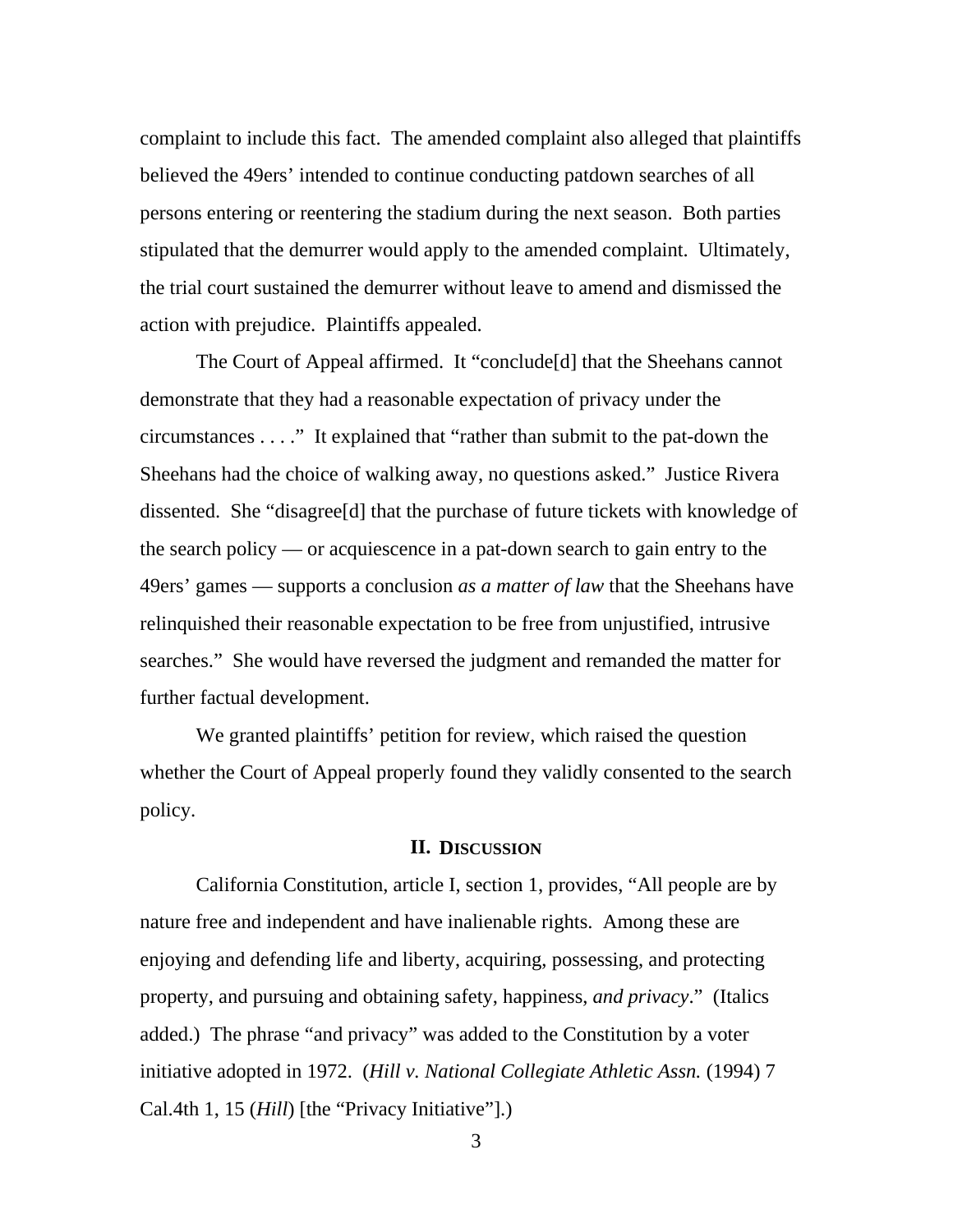In this case, plaintiffs allege that the 49ers' patdown policy violates their state constitutional right to privacy. The case comes before us after the superior court dismissed the case on demurrer. This means that the 49ers' have not yet even filed an answer, given any explanation or justification for the alleged search policy, or asserted any defenses. The only record we have, and all we have to go by in deciding this case, is the complaint. In this procedural posture, we must assume that all of the facts alleged in the complaint are true. (*Evans v. City of Berkeley*, *supra*, 38 Cal.4th at p. 6.) Moreover, we may affirm the sustaining of a demurrer only if the complaint fails to state a cause of action under any possible legal theory. (*Fox v. Ethicon Endo-Surgery, Inc.* (2005) 35 Cal.4th 797, 810.) The Court of Appeal held that plaintiffs validly consented to the search policy. It may ultimately be right, but the meager record before us does not establish valid consent as a matter of law. In particular, the 49ers' have not demonstrated that the allegations of the complaint fail to state a cause of action under any possible legal theory. Further factual development is necessary.

In *Hill*, *supra*, 7 Cal.4th 1, a case involving a challenge to the studentathlete drug testing policies of the National Collegiate Athletic Association (NCAA), we considered the showing a person must make to state a violation of California's constitutional right to privacy. That decision made clear that "the right of privacy protects the individual's *reasonable* expectation of privacy against a *serious* invasion." (*Pioneer Electronics (USA), Inc. v. Superior Court* (2007) 40 Cal.4th 360, 370, citing *Hill*, *supra*, at pp. 36-37.) As we recently summarized *Hill*'s holding, "The party claiming a violation of the constitutional right of privacy established in article I, section 1 of the California Constitution must establish (1) a legally protected privacy interest, (2) a reasonable expectation of privacy under the circumstances, and (3) a serious invasion of the privacy interest." (*International Federation of Professional and Technical Engineers,*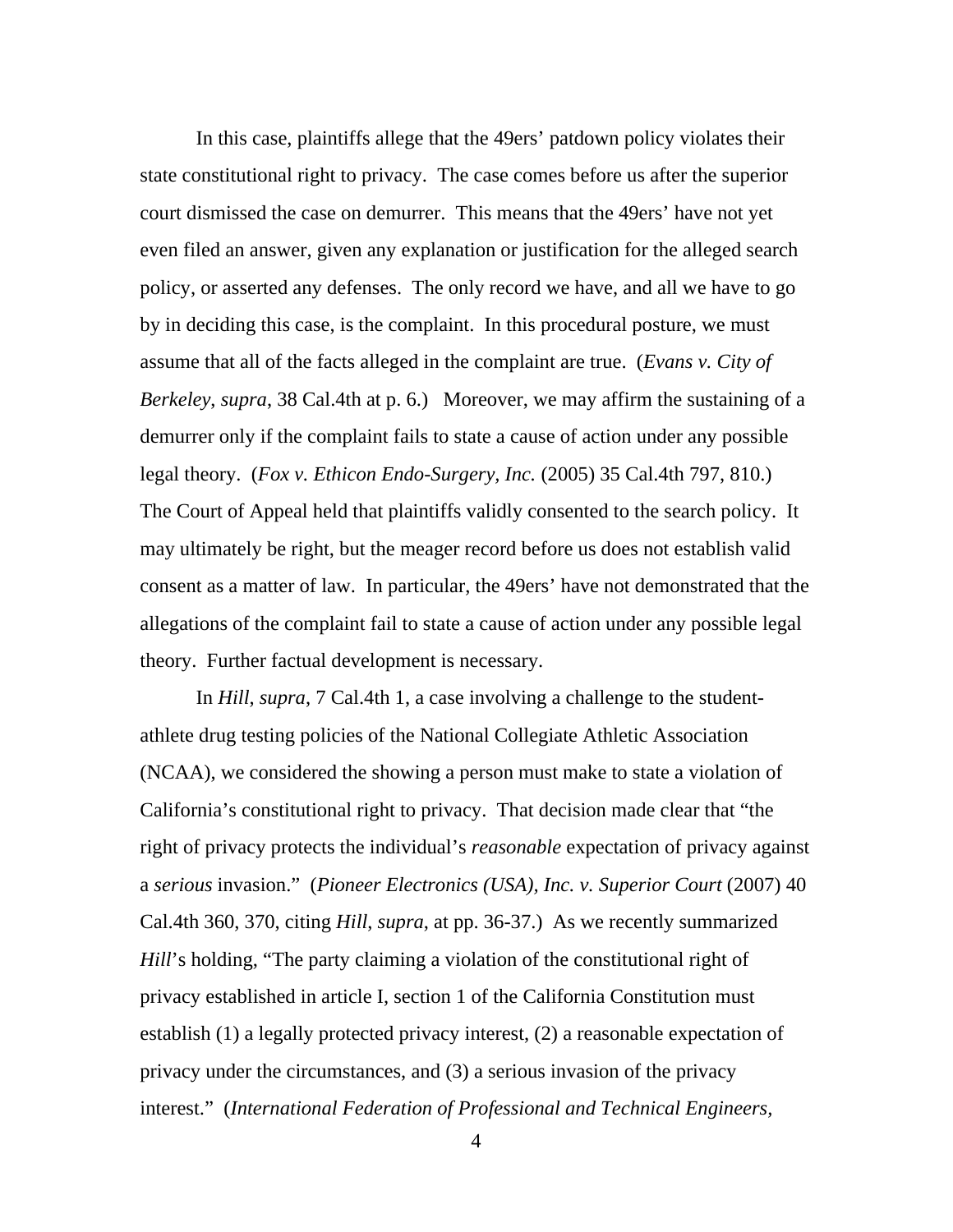*Local 21, AFL-CIO v. Superior Court* (2007) 42 Cal.4th 319, 338, citing *Hill*, *supra*, at pp. 39-40.) "A defendant may prevail in a state constitutional privacy case by negating any of the three elements just discussed or by pleading and proving, as an affirmative defense, that the invasion of privacy is justified because it substantively furthers one or more countervailing interests." (*Hill*, *supra*, at p. 40.)

*Hill* further explained that, "[c]onfronted with a defense based on countervailing interests, the plaintiff may undertake the burden of demonstrating the availability and use of protective measures, safeguards, and alternatives to the defendant's conduct that would minimize the intrusion on privacy interests." (*Hill*, *supra*, 7 Cal.4th at p. 38.) Moreover, "[t]he particular context, i.e., the specific kind of privacy interest involved and the nature and seriousness of the invasion and any countervailing interests, remains the critical factor in the analysis." (*Id*. at p. 34.)

Subsequent opinions have explained that "the three 'elements' set forth in *Hill* properly must be viewed simply as 'threshold elements' that may be utilized to screen out claims that do not involve a significant intrusion on a privacy interest protected by the state constitutional privacy provision. These elements do not eliminate the necessity for weighing and balancing the justification for the conduct in question against the intrusion on privacy resulting from the conduct in any case that raises a genuine, nontrivial invasion of a protected privacy interest. . . . *Hill* was the first case in which our court addressed the question whether the state constitutional privacy clause applies to *private* as well as to governmental entities. Having concluded that the privacy clause applies to private entities and also that the legal concept of 'privacy' potentially has a very broad sweep, the court in *Hill* determined that it was appropriate to articulate several threshold elements that may permit courts to weed out claims that involve so insignificant or de minimis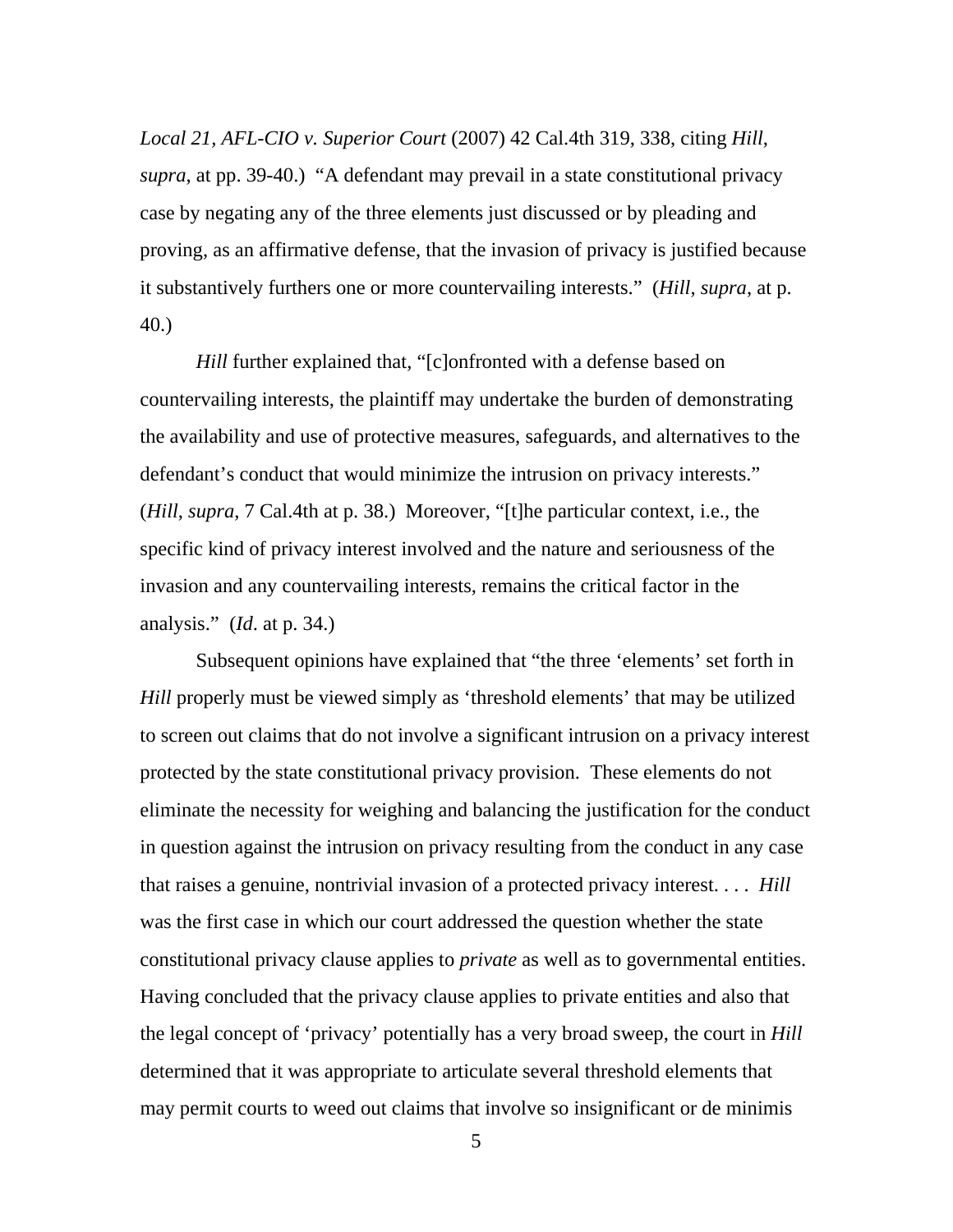an intrusion on a constitutionally protected privacy interest as not even to require an explanation or justification by the defendant. *Hill* cannot properly be read, however, to have adopted a sweeping new rule under which a challenge to conduct that significantly affects a privacy interest protected by the state Constitution may be rejected without any consideration of either the legitimacy or strength of the defendant's justification for the conduct." (*Loder v. City of Glendale* (1997) 14 Cal.4th 846, 893-894, fn. omitted (lead opn. of George, C. J.), quoted in *American Academy of Pediatrics v. Lungren* (1997) 16 Cal.4th 307, 331 (plur. opn. of George, C. J.).)

*Hill* provides the "analytical framework" for assessing plaintiffs' claim. (*Pioneer Electronics (USA), Inc. v. Superior Court*, *supra*, 40 Cal.4th at p. 370.) We have applied the *Hill* analysis in various factual contexts since it was decided, but this is the first time we have done so regarding security measures adopted at a private entertainment venue.

The first element plaintiffs must establish is a legally protected privacy interest. *Hill* explained that such "interests are generally of two classes: (1) interests in precluding the dissemination or misuse of sensitive and confidential information ('informational privacy'); and (2) interests in making intimate personal decisions or conducting personal activities without observation, intrusion, or interference ('autonomy privacy')." (*Hill*, *supra*, 7 Cal.4th at p. 35.) We described the first of these classes, informational privacy, as the "principal focus" or "core value" of the constitutional privacy right. (*Id*. at pp. 21, 35.) That interest is not implicated here. Plaintiffs allege the 49ers' were conducting patdown searches, not collecting personal information. The second class of privacy interests, autonomy privacy, *is* implicated. People certainly have, in general, a right not to have others pat them down. At this stage, plaintiffs have sufficiently alleged this element. Similarly, because the issue is not within the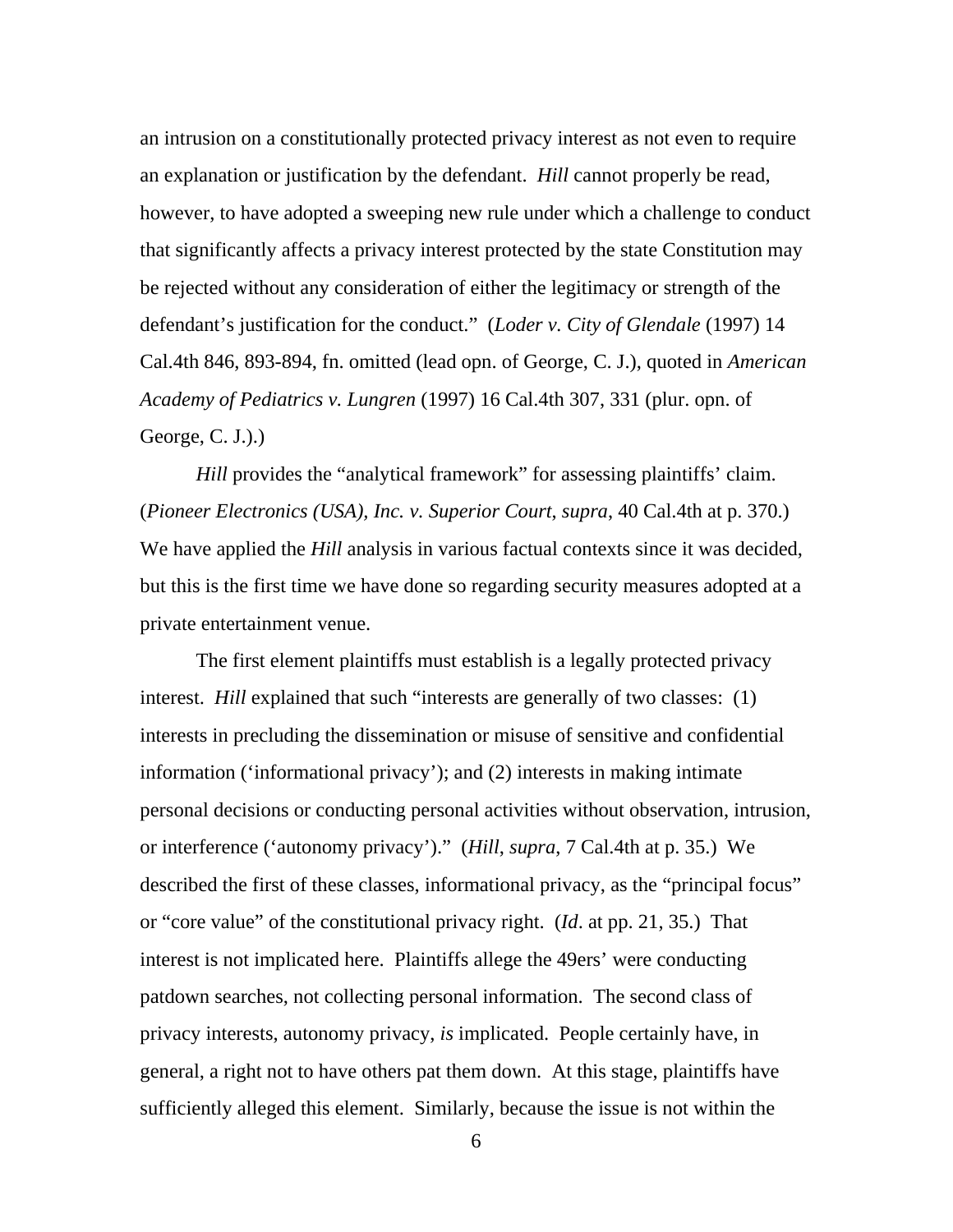scope of review, we may assume for present purposes that plaintiffs have sufficiently alleged the third element, a *serious* invasion of the privacy interest.

The issue here involves the second element, the one the courts below found lacking. Plaintiffs must establish a *reasonable* expectation of privacy under the circumstances. "A 'reasonable' expectation of privacy is an objective entitlement founded on broadly based and widely accepted community norms." (*Hill*, *supra*, 7 Cal.4th at p. 37.) "[C]ustoms, practices, and physical settings surrounding particular activities may create or inhibit reasonable expectations of privacy." (*Id*. at p. 36.) "A plaintiff's expectation of privacy in a specific context must be objectively reasonable under the circumstances, especially in light of the competing social interests involved." (*Id*. at pp. 26-27.)

The factual record of this case — which consists solely of the complaint does not establish what the competing social interests are. Presumably, the NFL, and ultimately the 49ers', adopted the policy to enhance spectator safety, but the record does not establish this or explain why the NFL believed the policy was appropriate. As evidenced by the circumstance that the pursuit of safety, like the pursuit of privacy, is a state constitutional right, the competing social interest of enhancing safety is substantial. Those who provide private entertainment venues, including the 49ers' at NFL football games, have a substantial interest in protecting the safety of their patrons. But when the security measures substantially threaten a privacy right, courts review the policy for reasonableness under the circumstances. Here, we cannot do so because the record does not establish the circumstances of, or the reasons for, the patdown policy. The 49ers' have not yet given any justification for its policy.

We have explained that, in order to establish a reasonable expectation of privacy, the plaintiff "must have conducted himself or herself in a manner consistent with an actual expectation of privacy, i.e., he or she must not have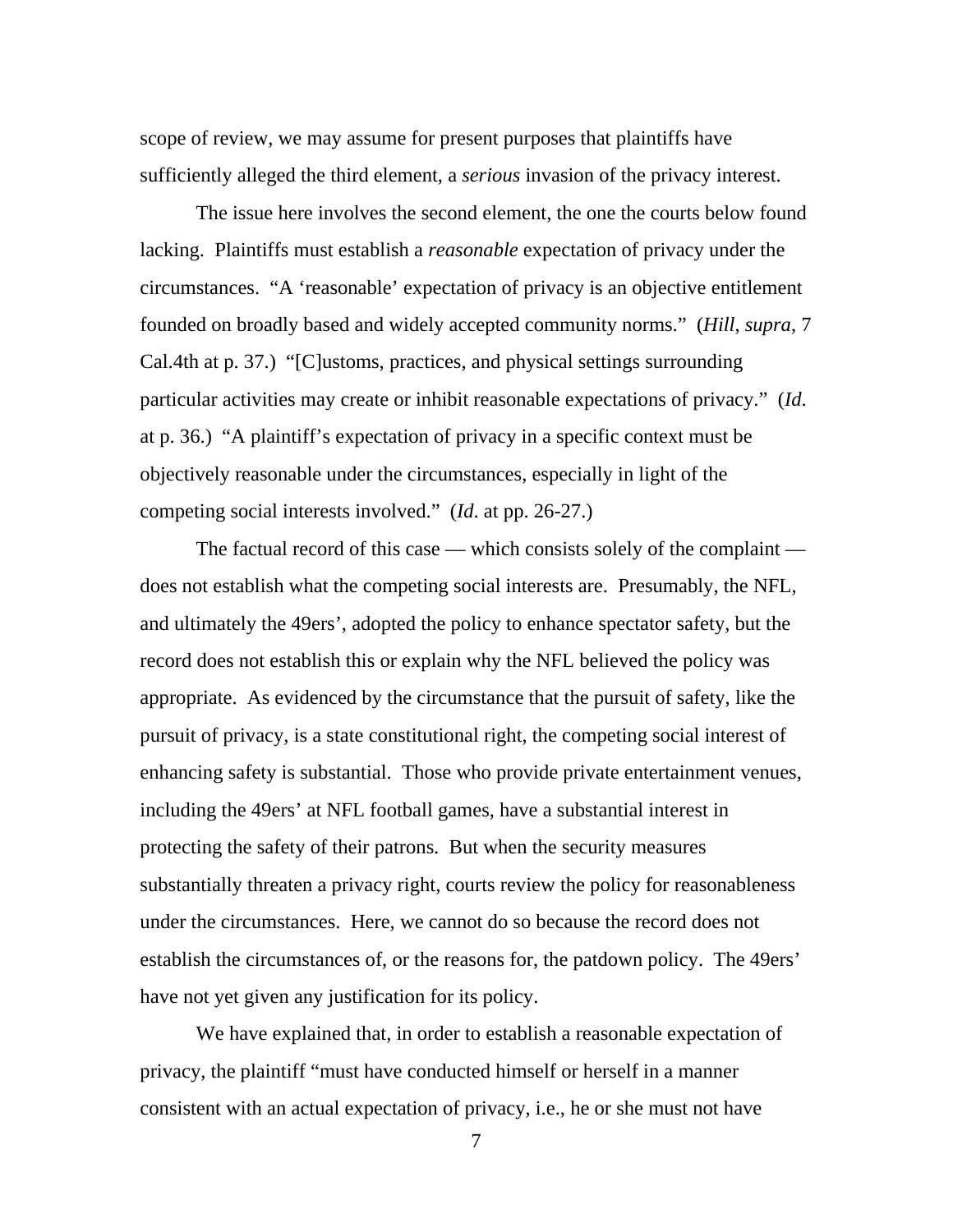manifested by his or her conduct a voluntary consent to the invasive actions of defendant. If voluntary consent is present, a defendant's conduct will rarely be deemed 'highly offensive to a reasonable person' so as to justify tort liability." (*Hill*, *supra*, 7 Cal.4th at p. 26.) But the validity of the consent theory depends on the totality of the circumstances, which this record does not establish. For example, in *McMorris v. Alioto* (9th Cir. 1978) 567 F.2d 897, where the court upheld the use of courthouse magnetometers on a consent theory, the issue arose on summary judgment after factual development, not on demurrer with no factual development.

The Eleventh Circuit Court of Appeals recently upheld on a consent theory an NFL patdown search policy that is similar but slightly different from the one alleged here. (*Johnston v. Tampa Sports Authority* (11th Cir. 2008) 530 F.3d 1320.) *Johnston* did not consider California's constitutional privacy right, but it involved the Tampa Sports Authority, a public entity. (*Id*. at p. 1322.) The search at issue was performed by state agents, and thus the restrictions of the Fourth Amendment to the United States Constitution applied. (*Johnston*, *supra*, at pp. 1325-1326.) *Hill* held that the California privacy right applies against private entities, but it also stated that "[t]he 'privacy' protected by the Privacy Initiative is no broader in the area of search and seizure than the 'privacy' protected by the Fourth Amendment . . . ." (*Hill*, *supra*, 7 Cal.4th at p. 30, fn. 9.) However, *Johnston* reached its conclusion on a full factual record, a record lacking here. The search policy described in *Johnston* is also different from the one alleged here. In *Johnston*, the search encompassed only "limited above-the-waist patdown searches" (*Johnston*, *supra*, at p. 1323); here, plaintiffs allege that the screeners "ran their hands around the [plaintiffs'] backs and down the sides of their bodies and their legs."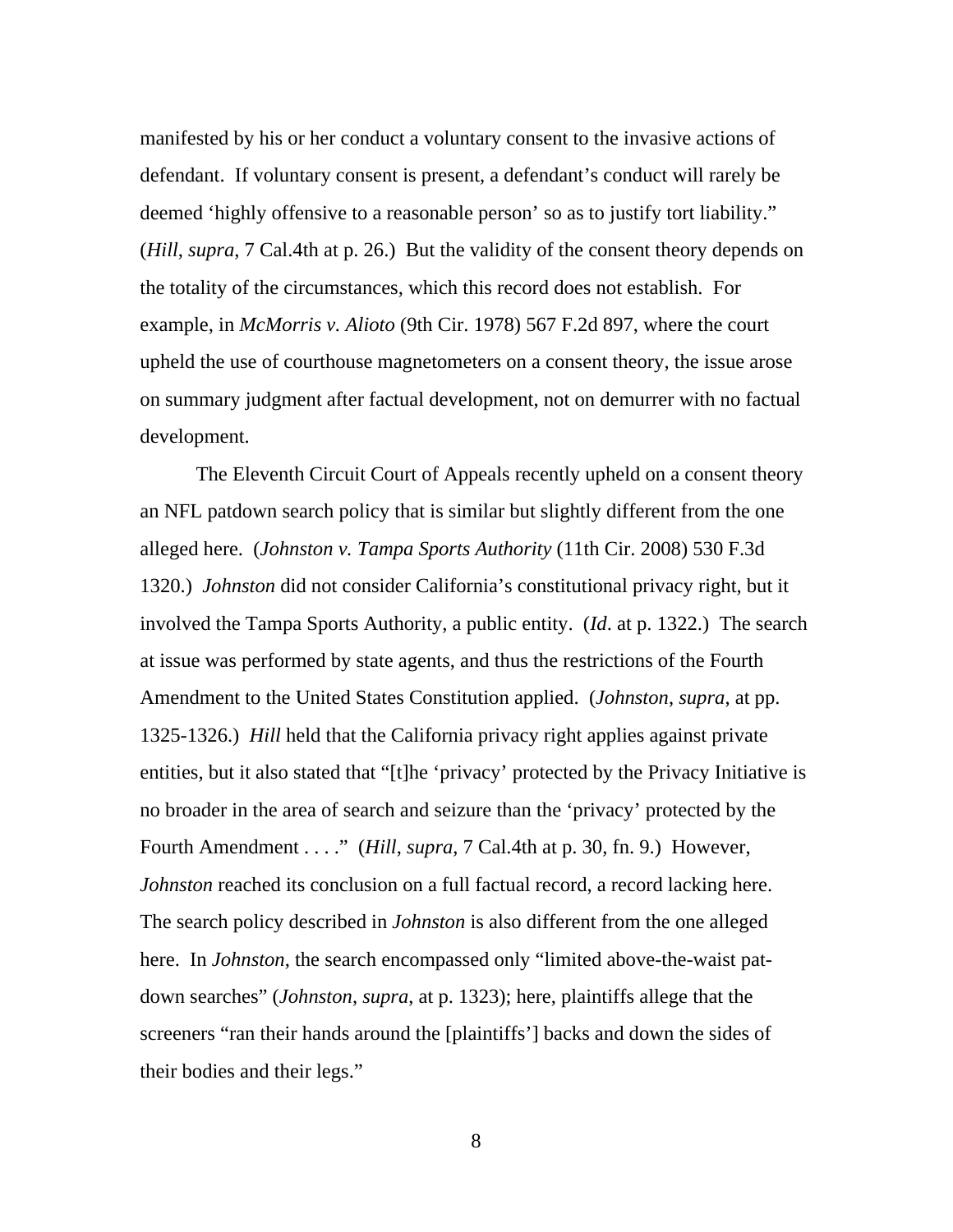Moreover, although consent is an important factor in determining whether California's constitutional privacy right is being infringed, *Hill* does not stand for the proposition that a person who chooses to attend an entertainment event consents to *any* security measures the promoters may choose to impose no matter how intrusive or unnecessary. *Hill* concluded that, "[a]lthough diminished by the athletic setting and the exercise of informed consent, plaintiffs' privacy interests are not thereby rendered de minimis." (*Hill*, *supra*, 7 Cal.4th at p. 43.) We held that the "NCAA's use of a particularly intrusive monitored urination procedure justifies further inquiry, even under conditions of decreased expectations of privacy." (*Ibid*.) Thus, a person can be deemed to consent only to intrusions that are reasonable under the circumstances.

One relevant circumstance for the court to consider in determining the search policy's reasonableness is that the NFL and the 49ers' are private entities. Although we held in *Hill* that the state constitutional right of privacy "creates a right of action against private as well as government entities" (*Hill*, *supra*, 7 Cal.4th at p. 20), we also explained that "[j]udicial assessment of the relative strength and importance of privacy norms and countervailing interests may differ in cases of private, as opposed to government, action." (*Id*. at p. 38.) Two reasons for the difference might apply here. "*First*, the pervasive presence of coercive government power in basic areas of human life typically poses greater dangers to the freedoms of the citizenry than actions by private persons." (*Ibid*.) "*Second*, 'an individual generally has greater choice and alternatives in dealing with private actors than when dealing with the government.' [Citation.] Initially, individuals usually have a range of choice among landlords, employers, vendors and others with whom they deal.... [V]arying degrees of competition in the marketplace may broaden or narrow the range." (*Id*. at pp. 38-39.)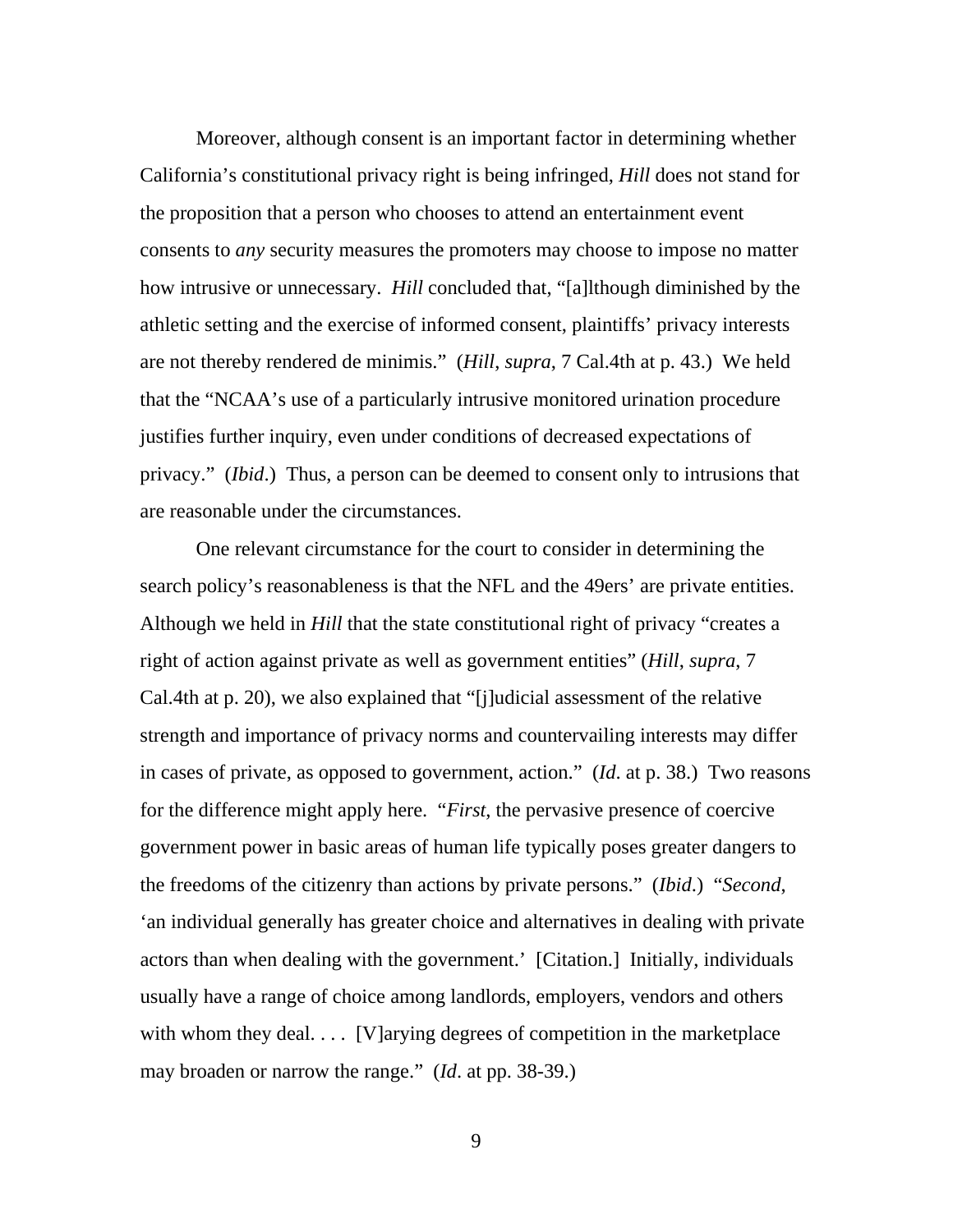We further explained that "[t]hese generalized differences between public and private action may affect privacy rights differently in different contexts. If, for example, a plaintiff claiming a violation of the state constitutional right to privacy was able to choose freely among competing public or private entities in obtaining access to some opportunity, commodity, or service, his or her privacy interest may weigh less in the balance. In contrast, if a public or private entity controls access to a vitally necessary item, it may have a correspondently greater impact on the privacy rights of those with whom it deals." (*Hill*, *supra*, 7 Cal.4th at p. 39.)

Another factor to consider is the existence of less restrictive alternatives. (*Hill*, *supra*, 7 Cal.4th at p. 38.) But to establish the reasonableness of their policy, the 49ers' do not have to show that they have adopted the least restrictive alternative. In *Hill*, we explained that "the trial court erred in imposing on the NCAA the burden of establishing that there were no less intrusive means of accomplishing its legitimate objectives. . . . [T]he argument that such a 'least restrictive alternative' burden must invariably be imposed on defendants in privacy cases derives from decisions that: (1) involve clear invasions of central, autonomy-based privacy rights, particularly in the areas of free expression and association, procreation, or government-provided benefits in areas of basic human need; or (2) are directed against the invasive conduct of government agencies rather than private, voluntary organizations." (*Id*. at p. 49.) Neither of these situations applies here. "We have been directed to no case imposing on a private organization, acting in a situation involving decreased expectations of privacy, the burden of justifying its conduct as the 'least offensive alternative' possible under the circumstances. Nothing in the language [or] history of the Privacy Initiative justifies the imposition of such a burden; we decline to impose it." (*Id*. at p. 50; see also *id*. at pp. 49-50, fn. 16.)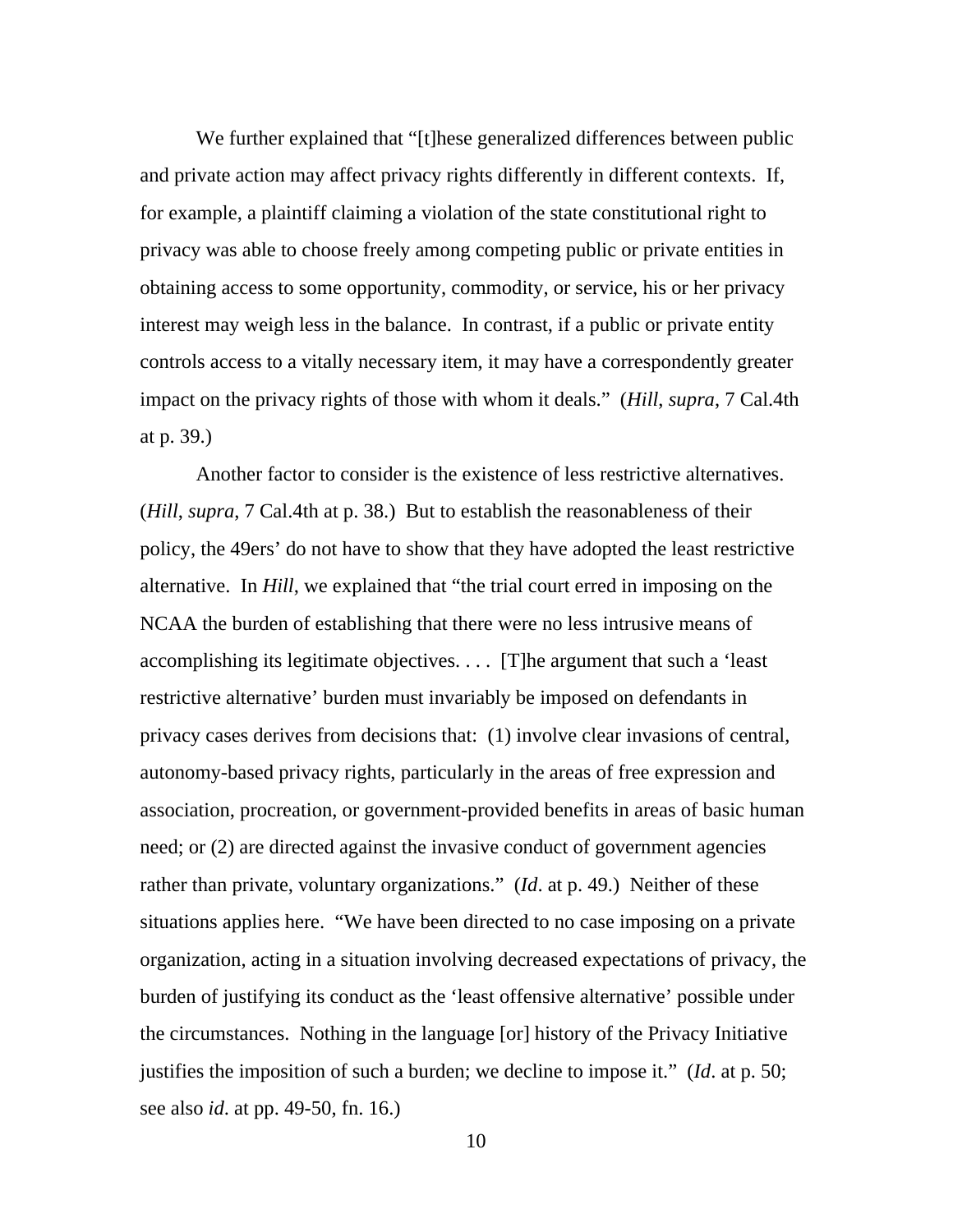Accordingly, in reviewing a private entertainment venue's security arrangements that implicate the state constitutional right of privacy, the court does not decide whether every measure is *necessary*, merely whether the policy is *reasonable*. The state constitutional right of privacy does not grant courts a roving commission to second-guess security decisions at private entertainment events or to micromanage interactions between private parties. (Cf. *Michigan Dept. of State Police v. Sitz* (1990) 496 U.S. 444, 453 [certain language from an earlier case "was not meant to transfer from politically accountable officials to the courts the decision as to which among reasonable alternative law enforcement techniques should be employed to deal with a serious public danger"].) Private entities that present entertainment events, like the 49ers', necessarily retain primary responsibility for determining what security measures are appropriate to ensure the safety of their patrons, subject, when those security measures substantially infringe on a privacy interest, to judicial review for reasonableness.

In this case, given the absence of an adequate factual record, we conclude that further inquiry is necessary to determine whether the challenged policy is reasonable in light of the factors we have discussed. Plaintiffs are entitled to proceed with their case.

### **III. CONCLUSION**

We reverse the judgment of the Court of Appeal and remand the matter for further proceedings consistent with this opinion.

CHIN, J.

WE CONCUR:

KENNARD, J. BAXTER, J. CORRIGAN, J.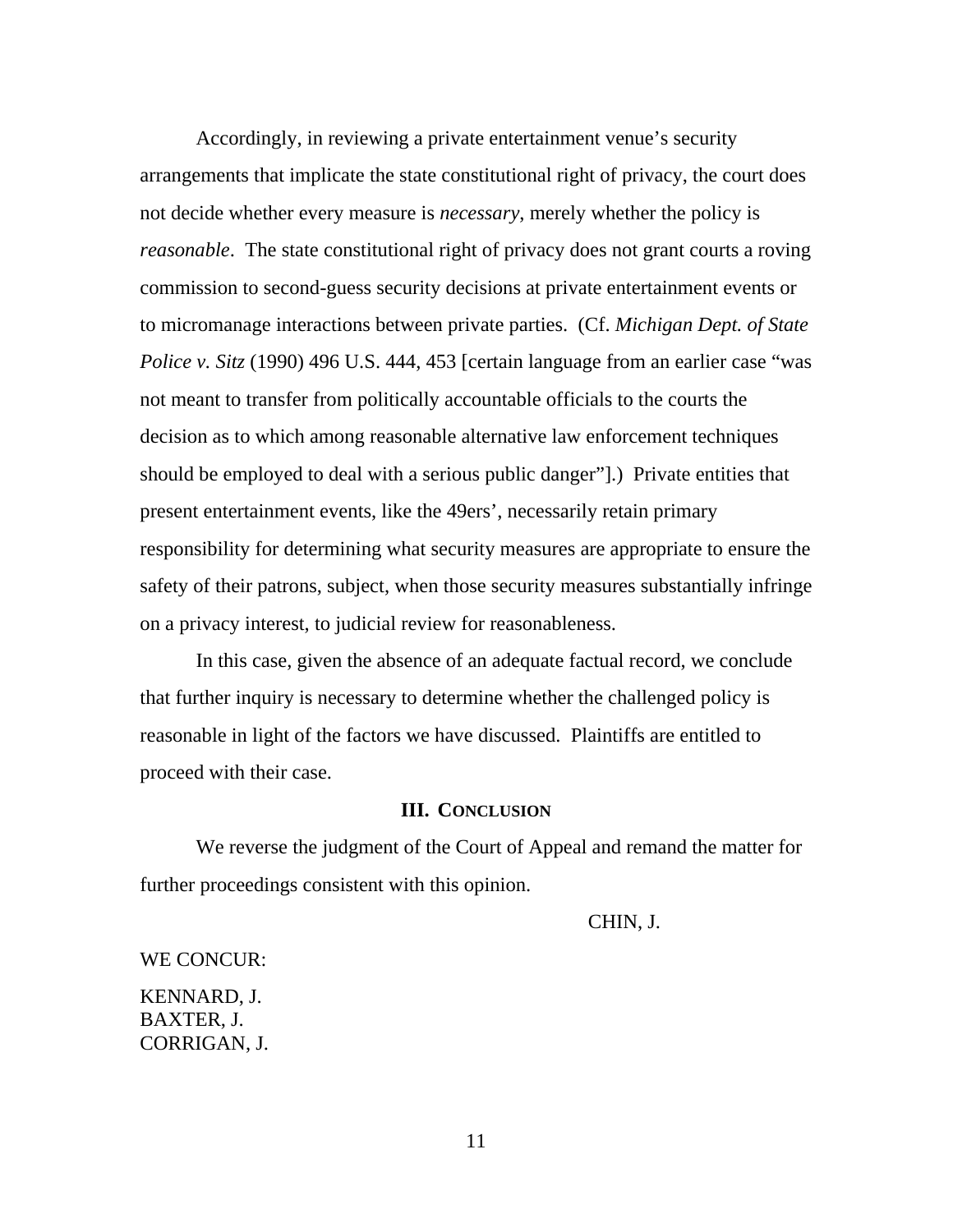# **CONCURRING OPINION BY WERDEGAR, J.**

I agree with my colleagues that the numerous unresolved factual issues remaining in this case preclude resolution on demurrer and require that we reverse judgment for the San Francisco 49ers (49ers) and remand for further proceedings. But both because of what it says and what it does not say in arriving at that conclusion, I cannot join the majority opinion.

I

This case comes to us on appeal from the sustaining of a demurrer without leave to amend. We may affirm only if the complaint fails to state a cause of action under any possible legal theory. (*Fox v. Ethicon Endo-Surgery, Inc.* (2005) 35 Cal.4th 797, 810.) Moreover, "[r]egardless of whether a request therefore was made, unless the complaint shows on its face that it is incapable of amendment, denial of leave to amend constitutes an abuse of discretion." (*Roman v. County of Los Angeles* (2000) 85 Cal.App.4th 316, 322.) Thus, the question before us is whether or not the Sheehans can conceivably make out any privacy claim. Because privacy claims typically involve a fact-dependent weighing, resolution of such claims on demurrer is rare.

Having considered the rationales offered by the 49ers for deciding this case on demurrer, I agree with the majority opinion that the lower courts erred in finding that the Sheehans' claim challenging their patdown policy fails as a matter of law. The Sheehans' claim requires proof of "(1) a legally protected privacy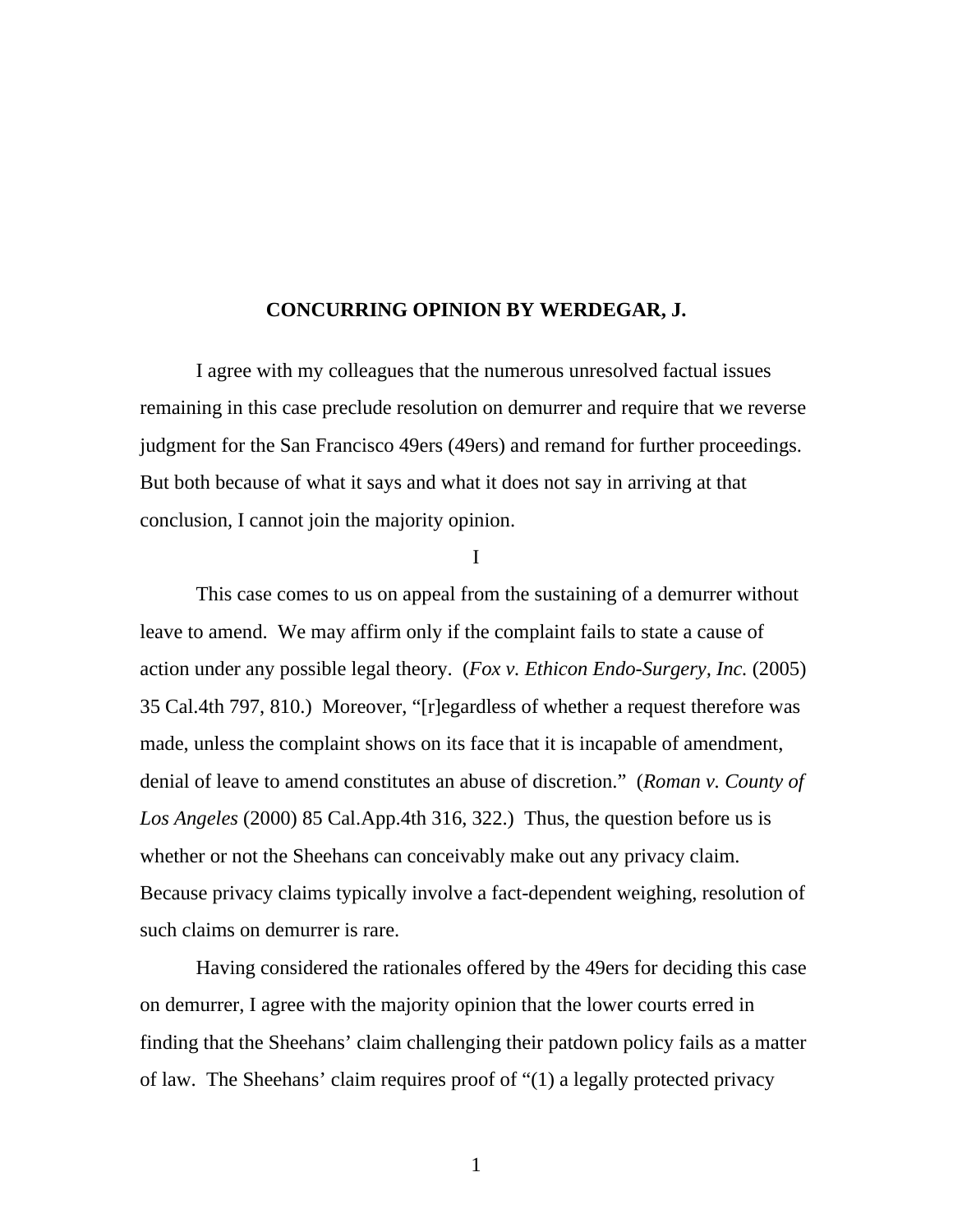interest; (2) a reasonable expectation of privacy in the circumstances; and (3) conduct by defendant constituting a serious invasion of privacy." (*Hill v. National Collegiate Athletic Assn.* (1994) 7 Cal.4th 1, 39-40 (*Hill*).) "A defendant may prevail in a state constitutional privacy case by negating any of the three elements just discussed or by pleading and proving, as an affirmative defense, that the invasion of privacy is justified because it substantively furthers one or more countervailing interests." (*Id.* at p. 40; accord, *id.* at pp. 60-61 (conc. & dis. opn. of Kennard, J.).) At this stage, as the majority opinion acknowledges (maj. opn., *ante*, at pp. 7-9), the 49ers have not negated the existence of a reasonable expectation of privacy in the circumstances, an expectation that is heavily context dependent and can be fairly assessed only after the development of a factual record. Nor have they pled or proved any justification for the alleged invasion of privacy.

The barriers to resolving this case on demurrer, however, are even greater than is apparent from the majority opinion. The Sheehans have not yet been afforded the opportunity *Hill* guarantees them to rebut any asserted or assumed justification by raising alternatives. "Confronted with a defense based on countervailing interests, the plaintiff may undertake the burden of demonstrating the availability and use of protective measures, safeguards, and alternatives to the defendant's conduct that would minimize the intrusion on privacy interests. [Citations.] . . . [I]f defendant's legitimate objectives can be readily accomplished by alternative means having little or no impact on privacy interests, the prospect of actionable invasion of privacy is enhanced." (*Hill*, *supra*, 7 Cal.4th at p. 38; see *id.* at p. 61 (conc. & dis. opn. of Kennard, J.) [arguing plaintiffs should be afforded a fair opportunity to offer evidence of "feasible and effective alternatives having a lesser impact on privacy"]; *Save Open Space Santa Monica Mountains v. Superior Court* (2000) 84 Cal.App.4th 235, 255 [recognizing that even when privacy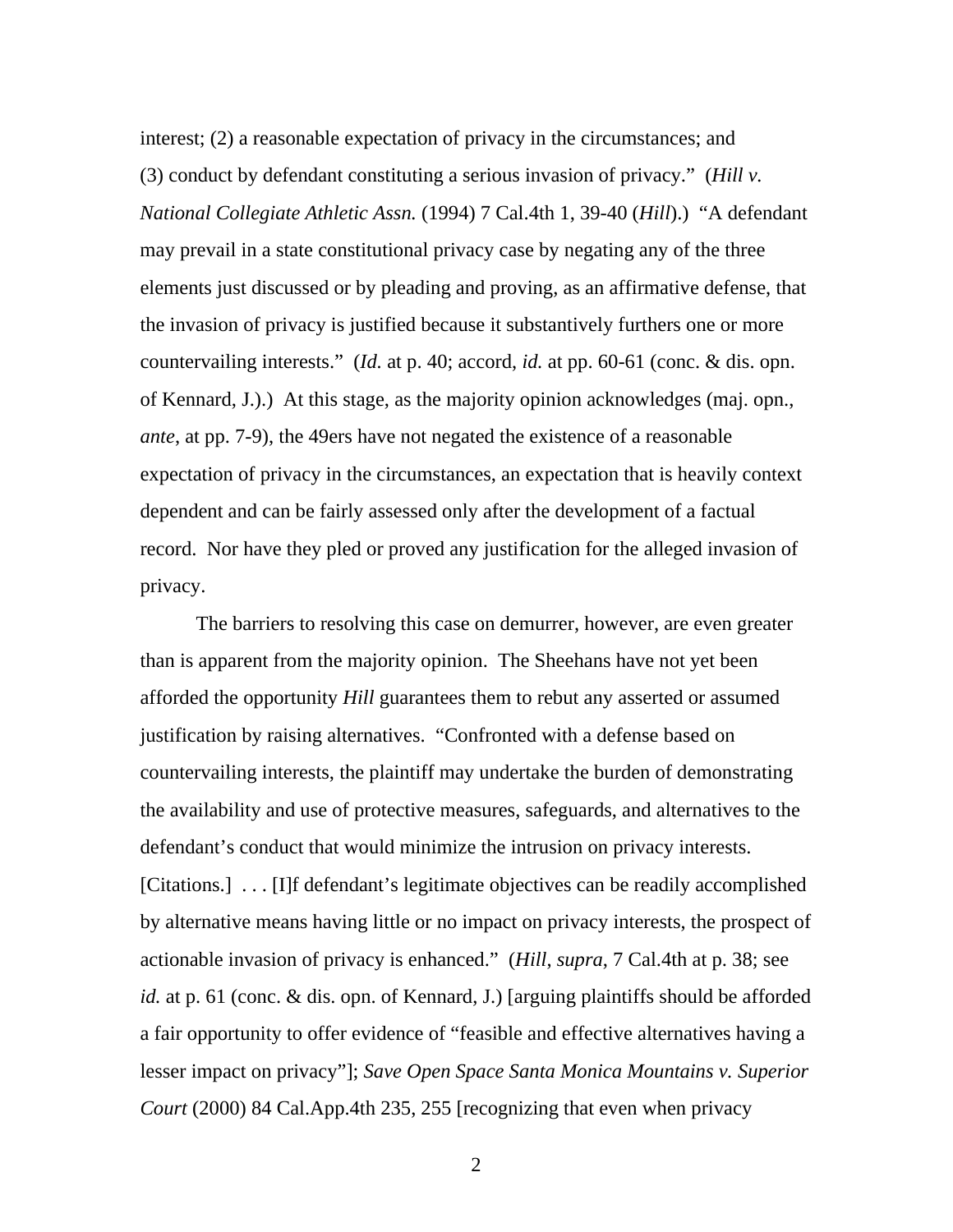intrusion is warranted, it " 'should be the minimum intrusion necessary to achieve its objective' "].) The existence of less intrusive alternatives thus may well bear critically on proving an invasion of privacy. (*Hill*, at pp. 38, 52.) On demurrer, we have no evidence whether feasible, less intrusive measures exist that might achieve the 49ers' asserted goals — goals thus far not even pled — while reducing any invasion of privacy. Because the majority opinion devotes only passing reference to the fact that the existence of alternatives may be central to proof of a privacy claim, noting instead that the 49ers do not bear an *initial* burden of proving they have adopted the least intrusive alternative, its discussion of the role of alternatives is incomplete and misleading.

While failing, therefore, to explain fully the barriers that exist to resolution of this case on the pleadings, the majority opinion on the other hand delves into matters that are beyond our province. The issues involved in a privacy balancing are issues of degree: just how great is the justification, how intrusive the policy, and how feasible (and intrusive) are any alternatives? In deciding this case on demurrer, it is not our role to speculate, as does the majority opinion, how on remand the ultimate weighing of these factors will play out on a fully developed record. Thus, we need not say whether the 49ers' security interest, an interest asserted in argument but not part of the pleadings, is "substantial" or a "substantial interest." (Maj. opn., *ante*, at p. 7.)**[1](#page-13-0)** Nor need we opine whether the Court of

 $\overline{a}$ 

<span id="page-13-0"></span>**<sup>1</sup>** Bolstering this assertion with an allusion to the state Constitution's safety provision (maj. opn., *ante*, at p. 7; see Cal. Const., art. I, § 1 [inalienable rights include the right to "pursu[e] and obtain[] safety"]) is, it seems to me, particularly unnecessary. Insofar as I am aware, we have never given an interpretive gloss to this portion of the state Constitution. I find it unusual that we would invoke this clause in this context, without *any* discussion of its provenance or of legislative or voter intent. I find it more unusual that we would invoke the right, in effect, on behalf of third parties (other attendees) not even involved in this suit, as the Sheehans are not raising their own right to pursue safety here. I find it most unusual that we would invoke the right as a justification for conduct by an entity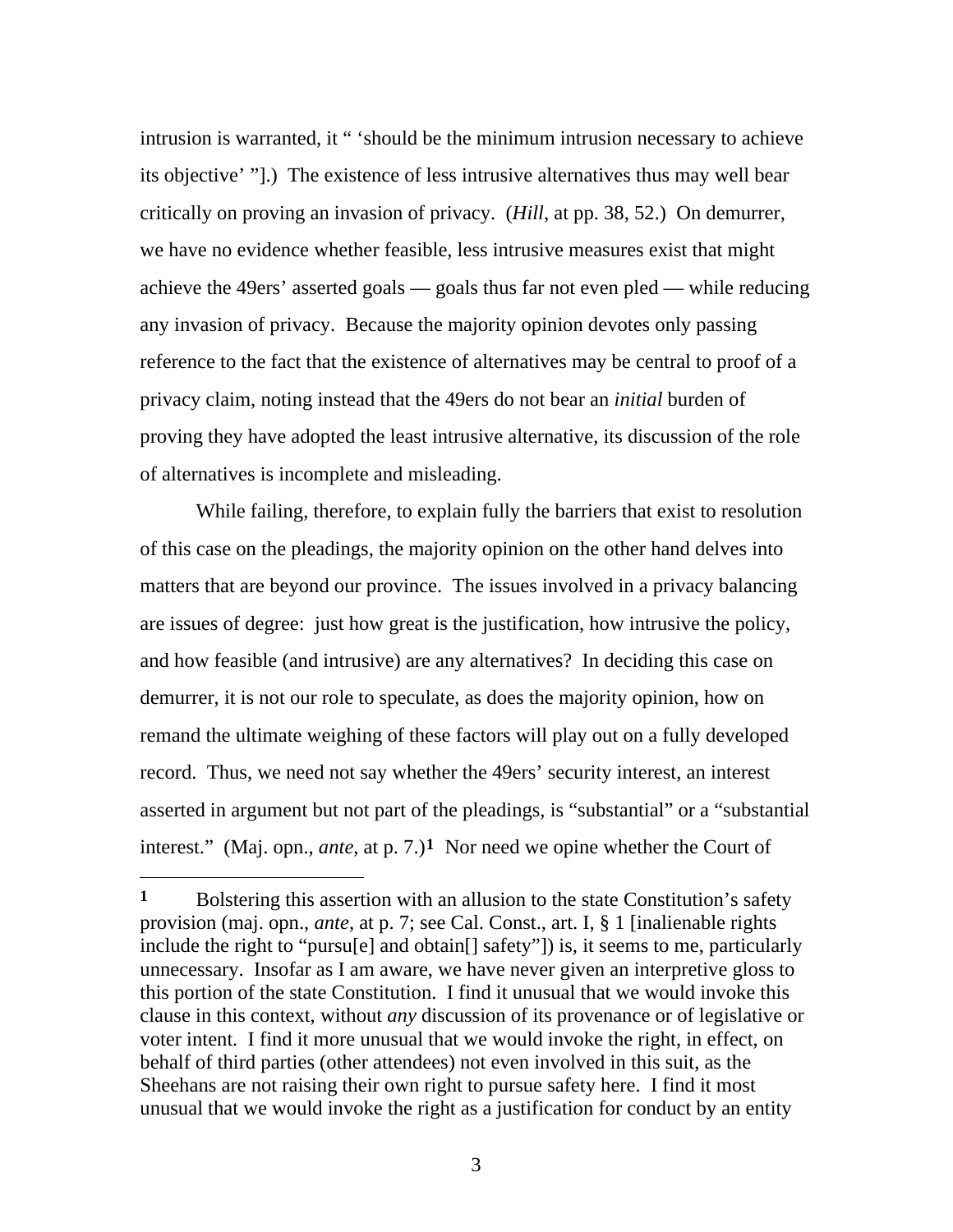Appeal "may ultimately be right." (Maj. opn., *ante*, at p. 4.) Nor need we ruminate how the 49ers' status as a private entity might or might not play into the weighing calculus on remand. (*Id.* at pp. 9-10.)

I take issue as well with the majority opinion's dicta concerning the respective roles of the courts and private entities in evaluating measures alleged to infringe on privacy. (Maj. opn., *ante*, at p. 11.) The majority opinion's discussion suggests a level of extreme deference to the judgment of private interests, implying that any careful scrutiny of privately adopted policies would amount to impermissible micromanagement of private interactions. However, the 1972 Privacy Initiative points us in the opposite direction; it reflects a recognition that market forces alone may not be sufficient to ensure for Californians the ability to retain some semblance of privacy in the course of dealings with government, employers, businesses, and the like. (See Ballot Pamp., Gen. Elec. (Nov. 7, 1972) argument in favor of Prop. 11, p. 26 ["At present there are *no effective restraints*  on the information activities of government and business" (italics added)]; *Hill*, *supra*, 7 Cal.4th at pp. 17-18.) The Legislature passed the Privacy Initiative, the people approved it, and we must enforce it. In doing so, I am unwilling to substitute for the constitutional right the people endorsed a reflexive faith in the governmental and private actors they deemed wanting. Courts are obligated to ensure private entities do, in fact, act responsibly and reasonably. Where such entities do so, much litigation will be avoided, and if claims nevertheless are filed, they will be denied. But in the instances where private entities do not act reasonably, the Privacy Initiative tasks us and the lower courts with enforcing a

that is not the holder of the right, and do so sua sponte, when even the entity itself has not done so; the 49ers nowhere mention the constitutional right to pursue safety in their brief.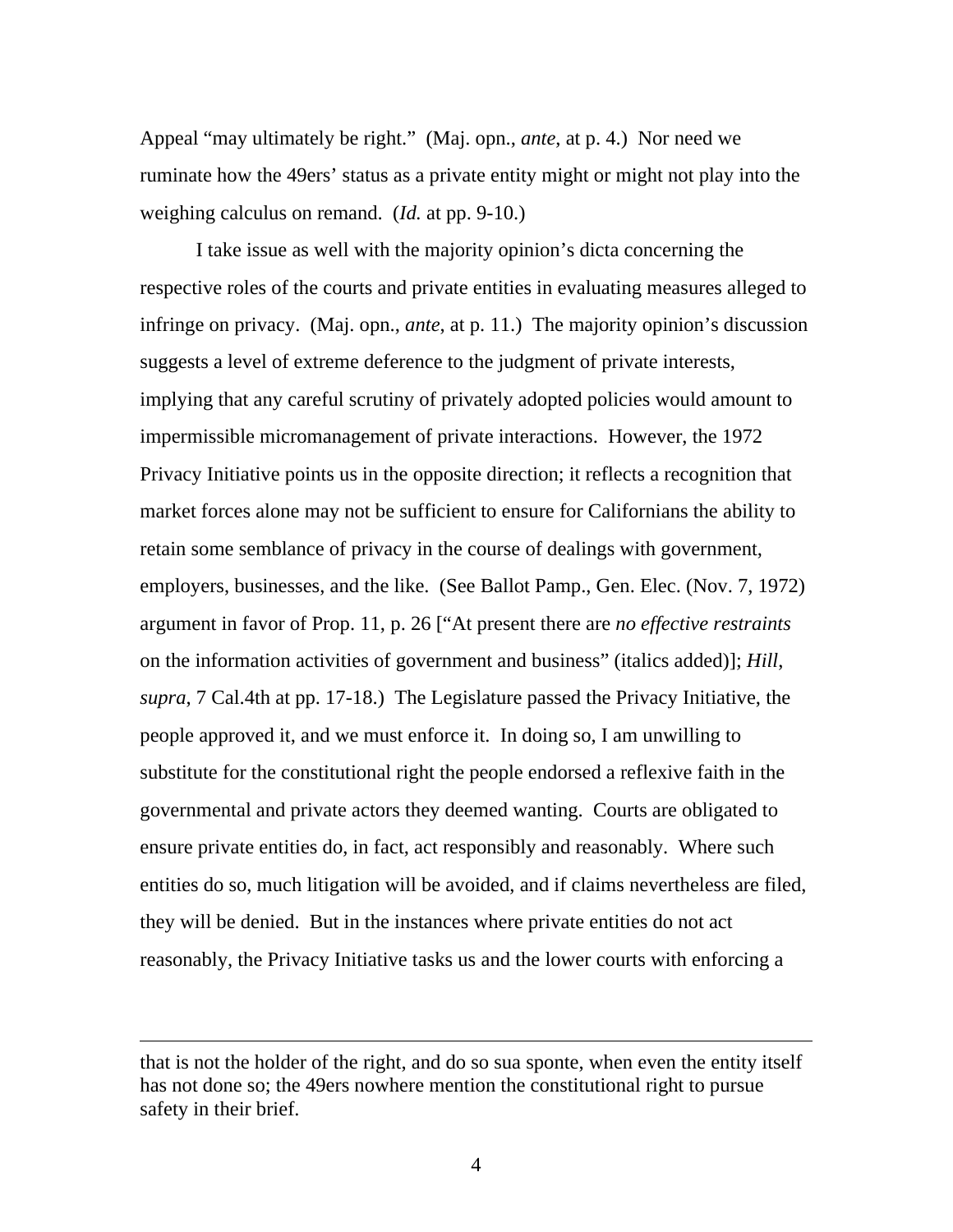rule of reason by balancing privacy interests and competing justifications, unblinded by any deference to one side or another.

II

While the majority opinion speaks to matters we have no occasion to address, it is silent with respect to matters we are obligated to decide. Notably, the majority opinion simply assumes the Sheehans have sufficiently alleged a serious invasion of a privacy interest. But as the 49ers expressly contest this point, and as their contention, if valid, would lead to affirmance of the judgment, I do not think we are at liberty to simply assume the issue away, but instead should address it on the merits.**[2](#page-15-0)**

On those merits, I think it clear the Sheehans have alleged an invasion of privacy of sufficient magnitude to survive demurrer and require the 49ers to answer. Significantly, the "serious invasion" prong (*Hill*, *supra*, 7 Cal.4th at p. 40) is intended only to allow courts to " 'weed out claims that involve so insignificant or de minimis an intrusion on a constitutionally protected privacy interest as not even to require an explanation or justification by the defendant.' " (*American Academy of Pediatrics v. Lungren* (1997) 16 Cal.4th 307, 331 (plur. opn. of George, C. J.), quoting *Loder v. City of Glendale* (1997) 14 Cal.4th 846, 893 (lead opn. of George, C. J.); see *American Academy of Pediatrics*, at pp. 375- 376 (conc. opn. of Kennard, J.) [endorsing same view]; *In re Carmen M.* (2006) 141 Cal.App.4th 478, 492, fn. 13; *Coalition Advocating Legal Housing Options v. City of Santa Monica* (2001) 88 Cal.App.4th 451, 460.)

 $\overline{a}$ 

<span id="page-15-0"></span>**<sup>2</sup>** Contrary to the majority (maj. opn., *ante*, at pp. 6-7), the question falls squarely within the issues as framed by the parties, and we have not limited the issues. To quote the petitioners, "The issue presented by this case is straightforward: whether Article I, section 1 [of the California Constitution] unqualifiedly permits the San Francisco 49ers to condition entrance to Monster Park on submitting to an intrusive pat-down search."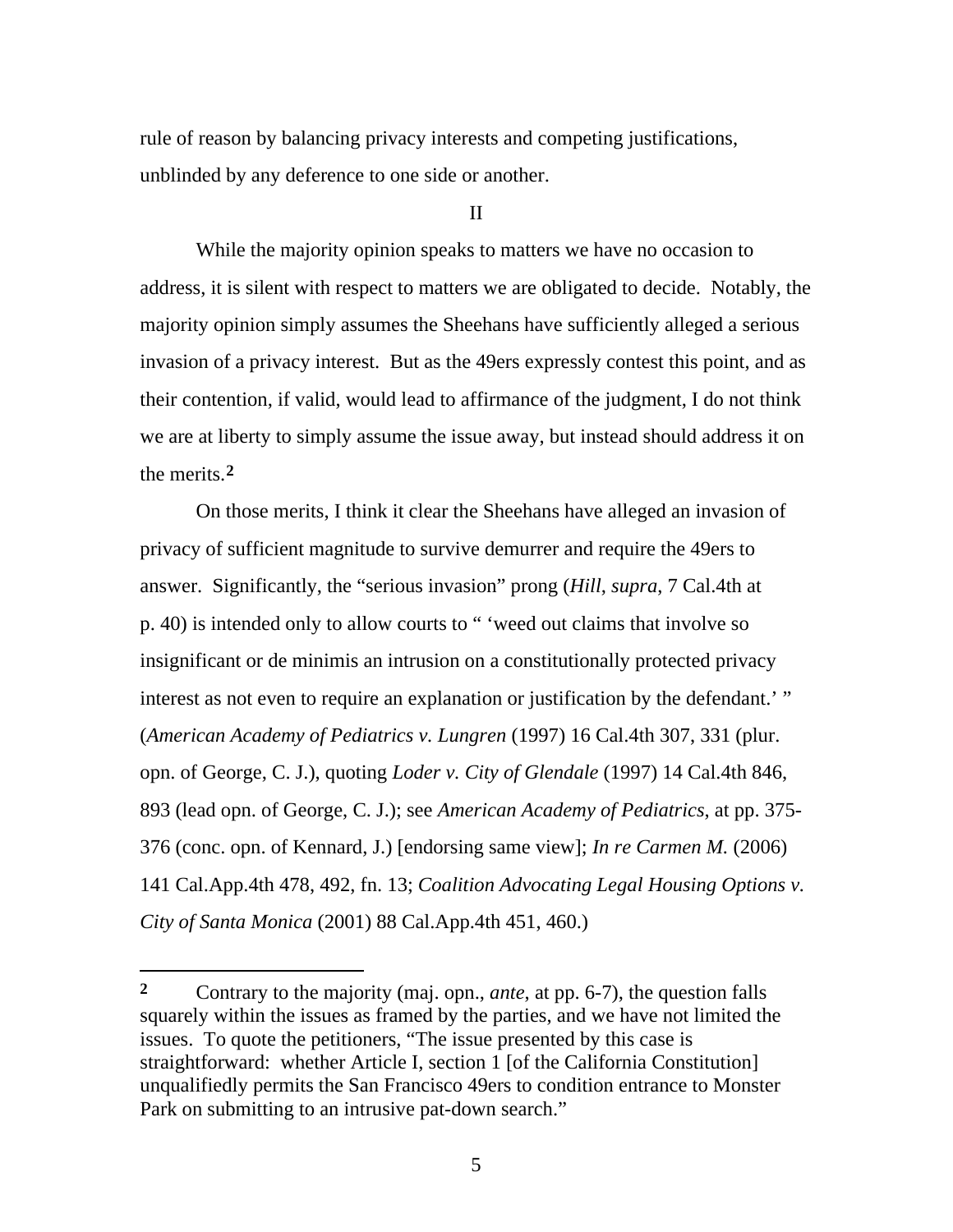This is not such a claim. While some courts have concluded suspicionless, dragnet patdown searches on entering an arena are constitutional under the Fourth Amendment to the United States Constitution (e.g., *Johnston v. Tampa Sports Authority* (11th Cir. 2008) 530 F.3d 1320), other courts have concluded otherwise (e.g., *State v. Seglen* (N.D. 2005) 700 N.W.2d 702, 709; *Jacobsen v. City of Seattle* (Wash. 1983) 658 P.2d 653, 674; *Gaioni v. Folmar* (M.D.Ala. 1978) 460 F.Supp. 10, 15; *Stroeber v. Commission Veteran's Auditorium* (S.D. Iowa 1977) 453 F.Supp. 926, 933; *Wheaton v. Hagan* (M.D.N.C. 1977) 435 F.Supp. 1134, 1147; *Collier v. Miller* (S.D.Tex. 1976) 414 F.Supp. 1357, 1365). From these cases and from the general frequency with which patdown policies are challenged and litigated to differing results, I think it apparent that the intrusion at issue, far from being trivial or insignificant, involves a substantial invasion of citizens' interests and expectations of physical autonomy. (See *Terry v. Ohio* (1968) 392 U.S. 1, 17 [public frisk conducted by police "is a serious intrusion upon the sanctity of the person, which may inflict great indignity and arouse strong resentment"]; *United States v. Albarado* (2d Cir. 1974) 495 F.2d 799, 807 ["Normally a frisk is considered a gross invasion of one's privacy"].) Accordingly, I would affirmatively conclude the Sheehans have stated a prima facie case.

With these reservations, I concur in the decision to return this case to the trial court for resolution on a fully developed record.

# **WERDEGAR, J.**

**WE CONCUR:** 

**GEORGE, C. J. MORENO, J.**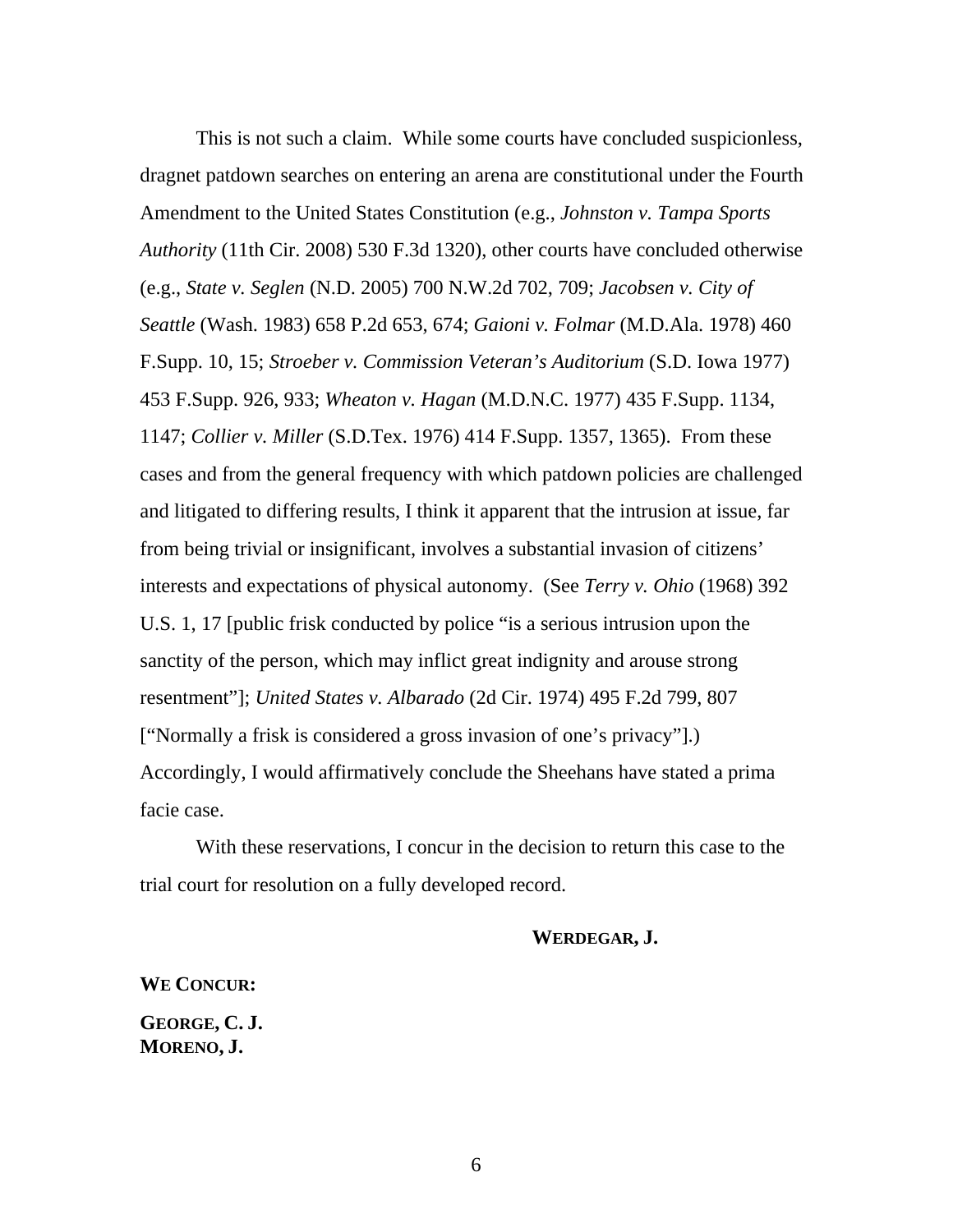See next page for addresses and telephone numbers for counsel who argued in Supreme Court.

**\_\_\_\_\_\_\_\_\_\_\_\_\_\_\_\_\_\_\_\_\_\_\_\_\_\_\_\_\_\_\_\_\_\_\_\_\_\_\_\_\_\_\_\_\_\_\_\_\_\_\_\_\_\_\_\_\_\_\_\_\_\_\_\_\_\_\_\_\_\_\_\_\_\_\_\_\_\_\_\_\_\_** 

**\_\_\_\_\_\_\_\_\_\_\_\_\_\_\_\_\_\_\_\_\_\_\_\_\_\_\_\_\_\_\_\_\_\_\_\_\_\_\_\_\_\_\_\_\_\_\_\_\_\_\_\_\_\_\_\_\_\_\_\_\_\_\_\_\_\_\_\_\_\_\_\_\_\_\_\_\_\_\_\_\_\_** 

**\_\_\_\_\_\_\_\_\_\_\_\_\_\_\_\_\_\_\_\_\_\_\_\_\_\_\_\_\_\_\_\_\_\_\_\_\_\_\_\_\_\_\_\_\_\_\_\_\_\_\_\_\_\_\_\_\_\_\_\_\_\_\_\_\_\_\_\_\_\_\_\_\_\_\_\_\_\_\_\_\_\_** 

**\_\_\_\_\_\_\_\_\_\_\_\_\_\_\_\_\_\_\_\_\_\_\_\_\_\_\_\_\_\_\_\_\_\_\_\_\_\_\_\_\_\_\_\_\_\_\_\_\_\_\_\_\_\_\_\_\_\_\_\_\_\_\_\_\_\_\_\_\_\_\_\_\_\_\_\_\_\_\_\_\_\_** 

**Name of Opinion** Sheehan v. San Francisco 49ers, Ltd.

**Unpublished Opinion Original Appeal Original Proceeding Review Granted** XXX 153 Cal.App.4th 396 **Rehearing Granted** 

**Opinion No.** S155742 **Date Filed:** March 2, 2009

**Court:** Superior **County:** San Francisco **Judge:** James L. Warren

#### **Attorneys for Appellant:**

Chapman, Popik & White, Mark A. White, Benjamin J. Riley; American Civil Liberties Union Foundation of Northern California, Ann Brick and Margaret C. Cosby for Plaintiffs and Appellants.

Brad Seligman and Alvaro D. Soria for Impact Fund, Legal Aid Society-Employment Law Center and Public Advocates, Inc., as Amici Curiae on behalf of Plaintiffs and Appellants.

Altshuler Berzon, Michael Rubin and Peder J. Thoreen for Unite Here as Amicus Curiae on behalf of Plaintiffs and Appellants.

Eric Grant; John W. Whitehead and Douglas R. McKusick for The Rutherford Institute as Amicus Curiae on behalf of Plaintiffs and Appellants.

**\_\_\_\_\_\_\_\_\_\_\_\_\_\_\_\_\_\_\_\_\_\_\_\_\_\_\_\_\_\_\_\_\_\_\_\_\_\_\_\_\_\_\_\_\_\_\_\_\_\_\_\_\_\_\_\_\_\_\_\_\_\_\_\_\_\_\_\_\_\_\_\_\_\_\_\_\_\_\_\_\_\_** 

#### **Attorneys for Respondent:**

Covington & Burling, Sonya D. Winner, Jonathan A. Patchen, Deepa Varadarajan and William V. Goldfarb for Defendant and Respondent.

Reed Smith, Paul D. Fogel, Dennis Peter Maio; Richard A. Muisteri; Ted Fikre; and Turner D. Madden for Live Nation, Anschutz Entertainment Group, Inc., and International Association of Assembly Mangers, Inc., as Amici Curiae on behalf of Defendant and Respondent.

Bingham McCutchen, James L. Hunt and Dale E. Barnes for Major League Baseball, the National Basketball Association, the National Football League and the National Hockey League as Amicus Curiae on behalf of Defendant and Respondent.

Gus P. Coldebella, Acting General Counsel, United States Department of Homeland Security, Andrew J. Puglia Levy, Deputy General Counsel, Gregory G. Katsas, Acting Assistant Attorney General, Jonathan F. Cohn, Deputy Assistant Attorney General, Douglas N. Letter, Christopher J. Walker and Thomas M. Bondy for The United States of America as Amicus Curiae on behalf of Defendant and Respondent.